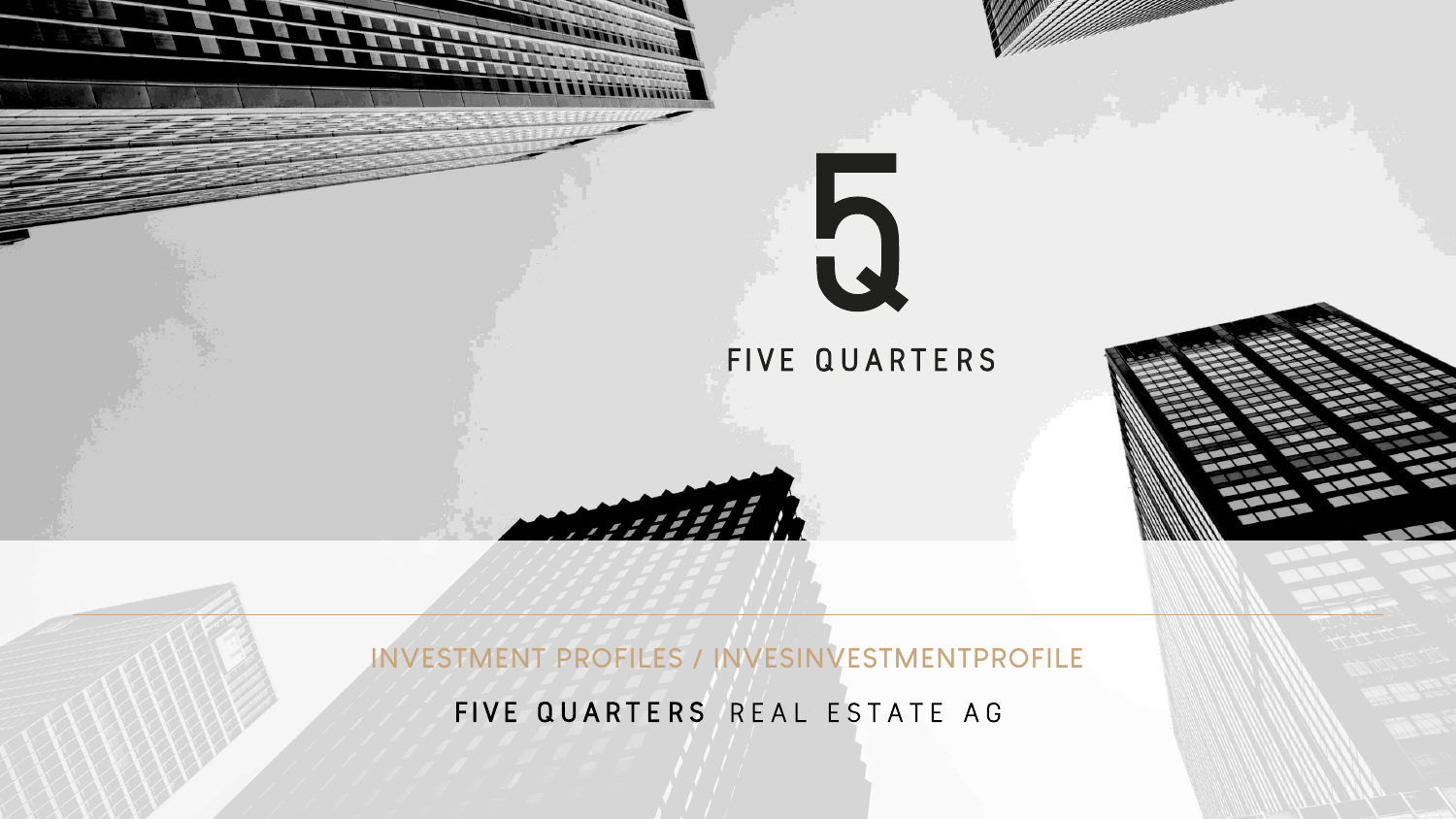## INVESTMENT PROFILES

| <b>PROFILES</b>               | <b>FOOD RETAIL</b>                                                                                 | <b>RESIDENTIAL MIXED USE</b>                                                                                       | <b>EUROPEAN HEALTHCARE</b>                                                                                                                                                                              |
|-------------------------------|----------------------------------------------------------------------------------------------------|--------------------------------------------------------------------------------------------------------------------|---------------------------------------------------------------------------------------------------------------------------------------------------------------------------------------------------------|
| <b>RISK CATEGORY</b>          | Core+, Core                                                                                        | Value add, Core+, Core, Developments                                                                               | Core+, Core                                                                                                                                                                                             |
| <b>ASSET TYPE(S)</b>          | Food retail<br>Local supply centres<br>Mixed-use real estate with a focus on daily needs<br>retail | Residential<br>Senior Housing<br>Mixed use                                                                         | Senior Housing<br>Assisted living facilities and outpatient care<br>Inpatient care facilities<br>Medical care centres<br>Medical centres, rehabilitation, therapy and care<br>centres<br><b>Hybrids</b> |
| <b>TARGET CITIES</b>          | Sustainable cities in Germany                                                                      | Sustainable, larger cities / metro regions in Germany,<br>Netherlands and Denmark                                  | Urban, upper and middle centers, care also in basic<br>centers, good accessibility with public and private<br>transport, sustainable socioeconomic structure                                            |
| <b>TARGET LOCATION</b>        | Urban area<br>Residential area<br>Neighbourhood shopping<br>City centre                            | Urban residential area<br>City centre                                                                              | Established locations with a solid infrastructure and<br>positive social, population and economic conditions                                                                                            |
| <b>INVESTMENT SIZE LIMITS</b> | Min: EUR 5m<br>Max: EUR 50m<br>Portfolios                                                          | Min: EUR 10m<br>Max: EUR 60m<br>Portfolios                                                                         | EUR 8m<br>Min:<br>Max: EUR 40m<br>Portfolios                                                                                                                                                            |
| <b>TYPE OF PROPERTY</b>       | Portfolios<br>Standing investment<br>Forward Funding<br><b>Forward Purchase</b>                    | Portfolios<br>Standing investment<br>Forward Funding<br><b>Forward Purchase</b><br>Conversion<br>Development Sites | New buildings, modernised existing properties,<br>turnkey project developments, complementary<br>tenant structure, added value achievable through<br>conversion                                         |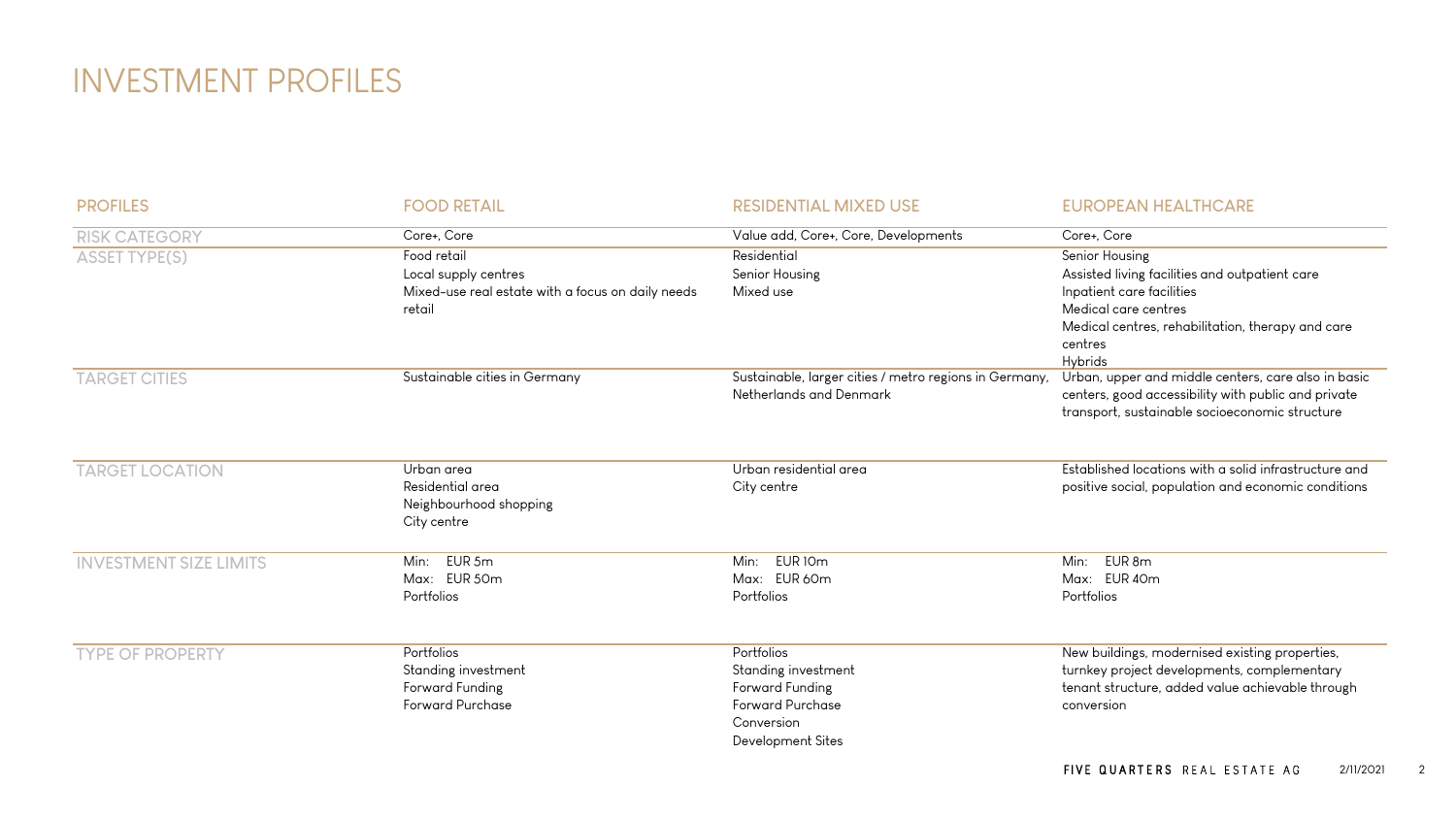## INVESTMENTPROFILE

| <b>PROFILES</b>                                           | <b>NAHVERSORGUNG</b>                                                                                                 | <b>WOHNEN MIXED-USE</b>                                                                                | EUROPÄISCHE GESUNDHEITSIMMOBILIEN                                                                                                                                                                                              |
|-----------------------------------------------------------|----------------------------------------------------------------------------------------------------------------------|--------------------------------------------------------------------------------------------------------|--------------------------------------------------------------------------------------------------------------------------------------------------------------------------------------------------------------------------------|
| <b>RISIKOPROFIL</b>                                       | Core+, Core                                                                                                          | Value add, Core+, Core, Projektentwicklungen                                                           | Core+. Core                                                                                                                                                                                                                    |
| NUTZUNGSART                                               | Food retail<br>Nahversorgungszentren<br>Gemischt genutzte Immobilien mit Schwerpunkt<br>Handel des täglichen Bedarfs | Wohnen<br>Seniorenwohnungen<br>Gemischt genutzte Wohnobjekte                                           | Seniorenwohnungen<br>Betreute Wohneinrichtungen und ambulante Pflege<br>Stationäre Pflegeeinrichtungen<br>Medizinische Versorgungszentren<br>Medizinische Zentren, Rehabilitations-, Therapie- und<br>Pflegezentren<br>Hybride |
| <b>ZIELSTÄDTE</b>                                         | Nachhaltige Städte in Deutschland                                                                                    | Nachhaltige, größere Städte / Metropolregionen in<br>Deutschland, den Niederlanden und Dänemark        | Ballungs-, Ober- und Mittelzentren, Pflege auch in<br>Grundzentren, gute Erreichbarkeit mit öffentlichen<br>und privaten Verkehrsmitteln, nachhaltige<br>sozioökonomische Struktur                                             |
| LAGE                                                      | Stadtgebiet<br>Wohngebiet<br>Einkaufen in der Nachbarschaft<br>Stadtzentrum                                          | Städtische Wohnlagen<br>Zentrum                                                                        | Etablierte Standorte mit einer soliden Infrastruktur<br>und hoher Qualität, positive soziale, bevölkerungs-<br>und wirtschaftspolitische Bedingungen                                                                           |
| <b>VOLUMEN BEI EINZELOBJEKTEN</b><br>(PORTFOLIOS MÖGLICH) | EUR 5 Mio.<br>Min:<br>Max: EUR 50 Mio.<br>Portfolios                                                                 | EUR 10 Mio.<br>Min:<br>Max: EUR 60 Mio.<br>Portfolios                                                  | EUR 8 Mio.<br>Min:<br>Max: EUR 40 Mio.<br>Portfolios                                                                                                                                                                           |
| <b>OBJEKTKATEGORIE</b>                                    | Portfolios<br>Bestandsimmobilien<br>Forward Funding<br><b>Forward Purchase</b>                                       | Portfolios<br>Bestandsimmobilien<br>Forward Funding<br><b>Forward Purchase</b><br>Umnutzung<br>Bauland | Neubauten, modernisierte Bestandsimmobilien,<br>schlüsselfertige Projektentwicklungen,<br>komplementäre Mieterstruktur, Wertschöpfung durch<br>Umbau realisierbar                                                              |